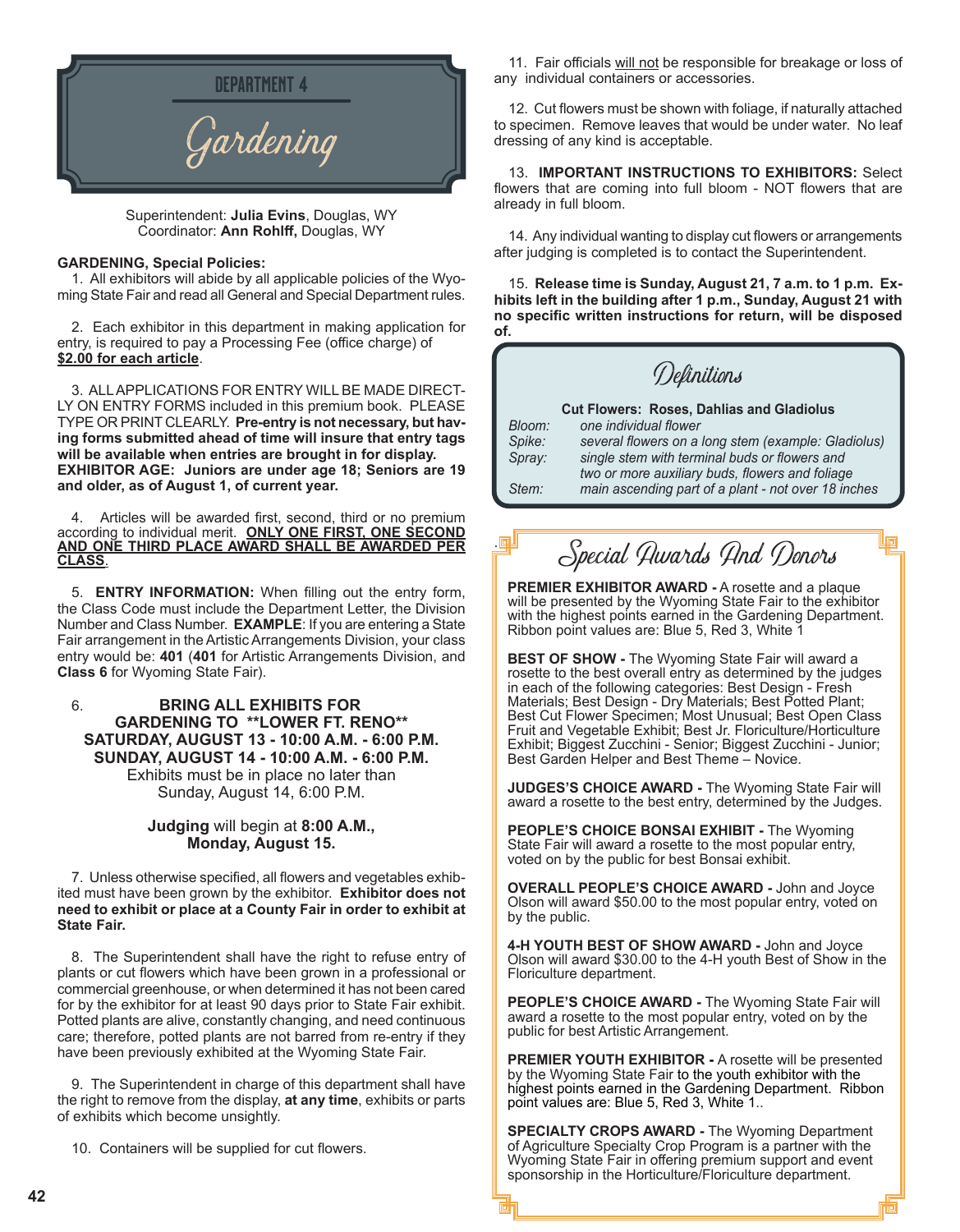### **HOW TO HARDEN OFF YOUR FLOWER EXHIBIT**

*If a flower is to remain fresh throughout the exhibit period, it should be cut no later than the day before it is to be exhibited. It is generally recognized that afternoon-especially cutting in late afternoon, when the greatest amount of sugar has ascended into the leaves and blooms - as well as a "hardening off" process will help insure a winning entry.* 

*Flower stems should be cut cleanly at an angle with a sharp knife or pruning shears and plunged into deep, hot water: 110 degrees Fahrenheit is ideal. Plunging plants up to their necks in cool water works as well. It is a good practice to carry a bucket of water to the garden and to place each cut specimen in the water at once. Lightly crush the base of woody stems on plants such as lilacs to improve the intake of water. Some flowers, such as Dahlias, Euphorbias and Poppies, need to have the cut tips seared over an open flame.*

*Following cutting and water treatment, specimens should be placed in a cool, darkened room. After several hours, when the water has come to room temperature, add ice to the water and leave the flower material undisturbed overnight or place flowers in a refrigerator or cooler at a temperature between 38 and 40 degrees for six or more hours before they are to be shown. Flowers prepared in this way improve their substance and will hold their freshness longer.*

**NOTE: For special awards in artistic arrangements, be sure to relate your materials and designs to the overall theme.**

### Artistic Arrangements division 401

#### **1st** - \$7; **2nd** - \$5; **3rd** - \$3

#### **RULES:**

- 1. No artificial flowers or foliage may be used.
- 2. Plant material need not be grown by exhibitor, but preference will be given to materials grown in Wyoming.
- 3. All designs must contain some plant materials.
- 4. Accessories and/or appointments may be used in all classes.
- 5. Dried materials may be treated, dyed, or contrived.
- 6. No restrictions on size or outline UNLESS SPECIFIED.
- 7. Fresh cut arrangements must be prepared to last duration of Fair.
- 8. Hanging entries may only be hung from columns.
- 9. We are naming our classes for points of interest within our beautiful state of Wyoming. Feel free to use your imagina tion and incorporate some fun accessories.

### OPEN (CLASSES 1-5)

#### **Class**

- 1 **Shell** must contain fresh materials and/ or flowers. To suggest or incorporate water.
- 2 **Egbert** a table centerpiece. Under 18" in height.
- **Frannie** a small arrangement, 8" or less in height, depth or width.<br>4 **Veteran-** a centerniece to
- Veteran- a centerpiece, to be viewed from all sides.
- 5 **Snowy Mountains** a large dramatic arrangement, over 30" in height, width or depth.

## Artistic Arrangements (contd)

division 401

### FOR EVERYONE (CLASS 6)

6 **Wyoming State Fair** - Any type arrangement, must incorporate the Wyoming State Fair current logo or theme. Open to all divisions.



#### **A novice in these classes has accumulated fewer than three blue ribbons in open class competition.**

- 7 **Diamondville** a centerpiece.
- **Lightning Flats** a large arrangement, over 18" in height, width or depth.



**For ages 18 and under; must not have reached their 19th birthday before August 1, of the current year..**

- 9 **Hawk Springs** a centerpiece.
- 10 **Pine Tree Junction** an arrangement incorporating or suggesting birds.



#### **1st** - \$7; **2nd** - \$5; **3rd** - \$3

#### **\*Must have name on entry tag.**

#### **Class**

- 1 Rose, 3 or more blooms under 3" on one naturally grown spray (floribunda, type).
- 2 Rose, 1 stem w/bloom, side bloom or buds, 3" or more in width.<br>3 Rose, 1
- Rose, 1 stem w/1 bloom, debudded (naturally grown or debudded, 3" or less in width).
- 4 Rose, 1 stem with 1 bloom (no side buds, naturally grown).
- 5 Rose, with buds, 1 stem.<br>6 Rose, Miniature, 1 sprav.
- Rose, Miniature, 1 spray.
- 7 Rose bud, single bud.



#### **1st** - \$7; **2nd** - \$5; **3rd** - \$3

Bi-colors and tri-colors should be entered in class with predominant color. One (1) spike in each class. Three (3) or more open florets on straight stems. Crooked tips can be broken/cut off and spent florets should be removed.

#### **Class**

- 1 Gladiolus, Lavenders, Purples.<br>2 Gladiolus. Orange. Corals.
- 2 Gladiolus, Orange, Corals.<br>3 Gladiolus, Pinks.
- 3 Gladiolus, Pinks.<br>4 Gladiolus, Reds.
- 4 Gladiolus, Reds.<br>5 Gladiolus, Yellow
- 
- 5 Gladiolus, Yellows, Whites.<br>6 Gladiolus, Any Other Color 6 Gladiolus, Any Other Color or Bi-color.
- 7 Gladiolus, Butterfly or Miniature.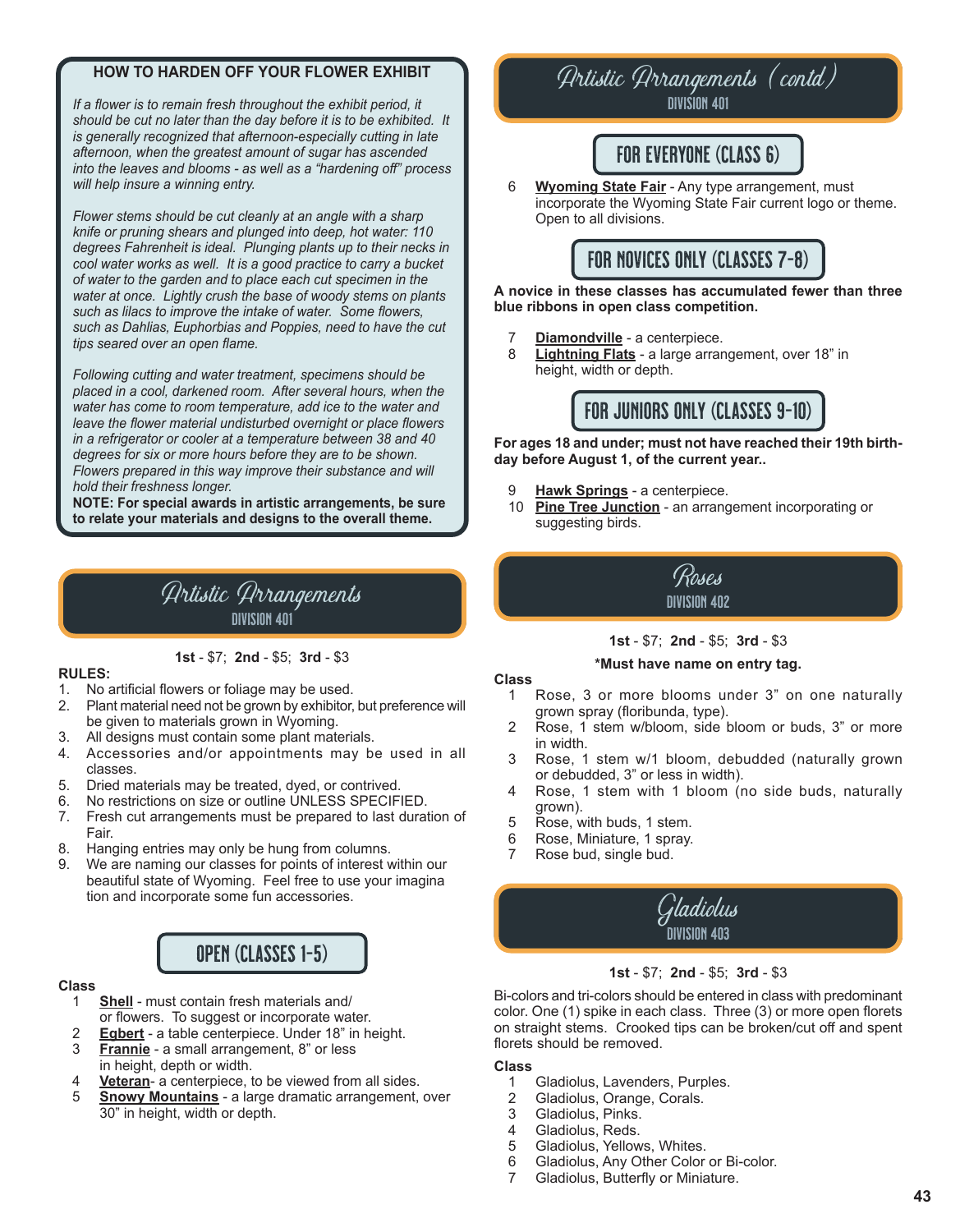

#### **1st** - \$7; **2nd** - \$5; **3rd** - \$3

Immediately after picking Dahlias, it is recommended that you dip the cut end of the stem into boiling water or sear over an open flame. This will help keep the blooms from wilting during the display time.

### **Class**

- 1 Dahlias, 1 bloom over 8" in diameter.<br>2 Dahlias, cactus, 1 bloom.
- 2 Dahlias, cactus, 1 bloom.
- 3 Dahlias, 1 bloom under 8" in diameter.<br>4 Dahlias, ball 2 blooms under 2" in diar
- 4 Dahlias, ball, 2 blooms under 2" in diameter.<br>5 Dahlias, ball, 2 blooms over 2" in diameter. Dahlias, ball, 2 blooms over 2" in diameter.
- 
- 6 Dahlias, any other type, 3 blooms.



**1st** - \$7; **2nd** - \$5; **3rd** - \$3

The best display of Cut Flowers in a Basket is judged for artistic effort, balance of colors and size, as well as the variety of flowers.

#### **Class**

- 1 Junior exhibitor, 18 and under as of August 1, of current year.
- 2 Senior exhibitor, 19 years of age or older.



#### **1st** - \$7; **2nd** - \$5; **3rd** - \$3

All entries should be clean, with no foliage under water. Trim all old, unsightly blooms. Must leave some foliage. Entries will be judged on uniformity of bloom size and color. Entrants are encouraged to watch the judging.

#### **Class**

**44**

- 1 Achillea (Yarrow), 3 stems, 1 color.
- 2 Ageratum (Floss Flower), 3 sprays, 1 color.<br>3 Alvssum. 3 stems. 1 variety/color.
- 3 Alyssum, 3 stems, 1 variety/color.<br>4 Amaranth. 1 stem.
- Amaranth, 1 stem.
- 5 Aster, 3 stems, 1 variety, 1 or more colors.
- 6 Balloon Flowers, 1 spray, any variety.
- 7 Balsam, 3 stems, 1 or more colors.
- 8 Bee Balm, 1 stem.
- 9 Bells of Ireland, 3 stems.
- 10 Calendula, 3 stems, 1 or more colors.
- 11 Candytuft, plain or dwarf, 3 stems, 1 or more colors.
- 12 Candytuft, Hyacinth-flowered, 3 stems.
- 13 Carnation, fringed flowered or single, 3 stems, 1 or more colors.<br>14 Carnation. of
- Carnation, other than Dianthus, 3 stems, 1 or more colors.
- 15 Celosia, Crested Cockscomb, dwarf, 1 flower head.
- 16 Celosia, Crested Cockscomb, tall, 1 flower head.
- 17 Celosia, Plumosa, plumed dwarf, 1 spike.
- 18 Celosia, Plumosa, plumed tall, 1 spike.<br>19 Chrysanthemum (Mum) single or daisy.
- 19 Chrysanthemum (Mum) single or daisy, 1 spray.<br>20 Chrysanthemum (Mum) double. 1 spray.
- 20 Chrysanthemum (Mum) double, 1 spray.
- 21 Chrysanthemum (Mum) pompon type, 1 spray.<br>22 Clarkia. 3 stems or spikes. 1 or more colors.
- 22 Clarkia, 3 stems or spikes, 1 or more colors.<br>23 Cleome, 1 stem, any variety
- 23 Cleome, 1 stem, any variety<br>24 Columbine, 1 sprav, any vari
- Columbine, 1 spray, any variety.



- 25 Cone Flower, perennial, 1 or more colors, 3 stems.<br>26 Cone Flower Mexican Hat. 3 stems.
- 26 Cone Flower Mexican Hat, 3 stems.<br>27 Coreopsis, 1 spray, and color.
- 27 Coreopsis, 1 spray, and color.<br>28 Cornflower (Bachelor Button),
- 28 Cornflower (Bachelor Button), 3 sprays, any color.
- 29 Cosmos, 1 spray.<br>30 Daisy, African, 3 s
- Daisy, African, 3 stems,1 or more colors.
- 31 Daisy, Gloriosa (Rudbeckia) single, 3 stems, 1 variety/ color.<br>32 Daisy,
- Daisy, Gloriosa (Rudbeckia) double, 3 stems, 1 variety/ color.<br>33 Daisy.
- 33 Daisy, Shasta, single, 3 stems.<br>34 Daisy, Shasta, double, 3 stems.
- 34 Daisy, Shasta, double, 3 stems.<br>35 Dianthus, single, 1 spray, 1 or m
- Dianthus, single, 1 spray, 1 or more colors, any color.
- 36 Dianthus, double, 1 spray, 1 or more colors, any color.
- 37 Euphorbia (Any type), 1 spray.<br>38 Everlasting, Honesty or Money
- 38 Everlasting, Honesty or Money Plant, 3 stems.
- Everlasting, Statice, Sinuata, 3 stems, 1 or more
- colors.<br>40 Everla Everlasting, any other variety, 3 stems, print name on entry card.<br>41 Gaillardia,
- 41 Gaillardia, 3 stems.<br>42 Golden Glow, 3 spra
- 42 Golden Glow, 3 sprays.<br>43 Hosta, any variety, 1 ste
- 43 Hosta, any variety, 1 stem with blossoms.<br>44 Larkspur, any type, 1 spray.
- 44 Larkspur, any type, 1 spray.<br>45 Lavender, 1 stem.
- Lavender, 1 stem.
- 46 Liatris, 1 or more colors, 3 stems.<br>47 Lily, Day, 1 stem.
- 47 Lily, Day, 1 stem.<br>48 Lily, Reflex or Noor
- Lily, Reflex or Nodding, 1 stem.
- 49 Lily, Oriental or Upright (Erect or Star), 1 stem.<br>50 Lily, any other type not listed, 1 stem.
- Lily, any other type not listed, 1 stem.
- 51 Mallow, 1 stem with blooms, any variety.<br>52 Marigold, Carnation, Peony or Chrysar
- Marigold, Carnation, Peony or Chrysanthemum Flower, 3 blooms w/foliage, 1 variety/color.<br>53 Marigold, French, dwarf, single, 1 v
- Marigold, French, dwarf, single, 1 variety, 3 blooms w/foliage.
- 54 Marigold, French, dwarf, double, 1 variety/color, 3 blooms w/foliage.<br>55 Marigold,
- 55 Marigold, Signet, 3 sprays w/foliage, 1 color.
- 56 Nasturtium, double, 3 stems.<br>57 Nasturtium, single, 3 stems.
- 57 Nasturtium, single, 3 stems.<br>58 Pansy, over 4" bloom, 3 sten
- 58 Pansy, over 4" bloom, 3 stems, 1 or more colors.<br>59 Pansy, 1" to 4" bloom, 3 stems, 1 or more colors.
- 59 Pansy, 1" to 4" bloom, 3 stems, 1 or more colors.<br>60 Petunia. Ruffled. 3 sprays. 1 color.
- 60 Petunia, Ruffled, 3 sprays, 1 color.<br>61 Petunia, double, 3" or over, 3 spray
- 61 Petunia, double, 3" or over, 3 sprays, 1 variety/color.
- Petunia, double, 3" or under, 3 sprays, 1 variety/color.
- 63 Petunia, single, 3" or over, 3 sprays, 1 variety/color.
- 
- 64 Petunia, single, 3" or under, 3 sprays, 1 variety/color.<br>65 Phlox, 1 stem, 1 or more colors, (for pinks, see Dianthus). 65 Phlox, 1 stem, 1 or more colors, (for pinks, see Dianthus).
- 66 Poppy, single, 5 stems, 1 or more colors.<br>67 Poppy, double, 3 stems, 1 or more colors
- 67 Poppy, double, 3 stems, 1 or more colors.<br>68 Russian (Purple) Sage, 1 spray.
- 
- 68 Russian (Purple) Sage, 1 spray.<br>69 Salpiglossis (Velvet Flower). 3 s Salpiglossis (Velvet Flower), 3 sprays.
- 70 Salvia, annual, 3 sprays.
- 71 Salvia, perennial, 3 sprays.
- 72 Scabiosa, 3 stems, 1 variety, 1 or more colors.
- 73 Snapdragon, Rocket, 3 spikes, 1 or more colors.
- Snapdragon, any other than Rocket, 3 spikes, 1 or more colors.<br>75 Stocks.
- 75 Stocks, 3 spikes, 1 variety, 1 or more colors.<br>76 Sunflower, mammoth, 1 head.
- Sunflower, mammoth, 1 head.
- 77 Sunflower, Teddy Bear, 3 stems w/foliage.<br>78 Sunflower, any other type, 3 stems with fol
- 

Sweet Sultan, 3 stems, 1 or more colors. 82 Sweet William, 3 stems, 1 or more colors.<br>83 Verbena, 3 stems, 1 or more colors. Verbena, 3 stems, 1 or more colors.

78 Sunflower, any other type, 3 stems with foliage. 79 Sweet Peas, annual, 3 stems, 1 or more colors.<br>80 Sweet Peas, perennial, 3 stems, 1 or more colors. 80 Sweet Peas, perennial, 3 stems, 1 or more colors.<br>81 Sweet Sultan, 3 stems, 1 or more colors.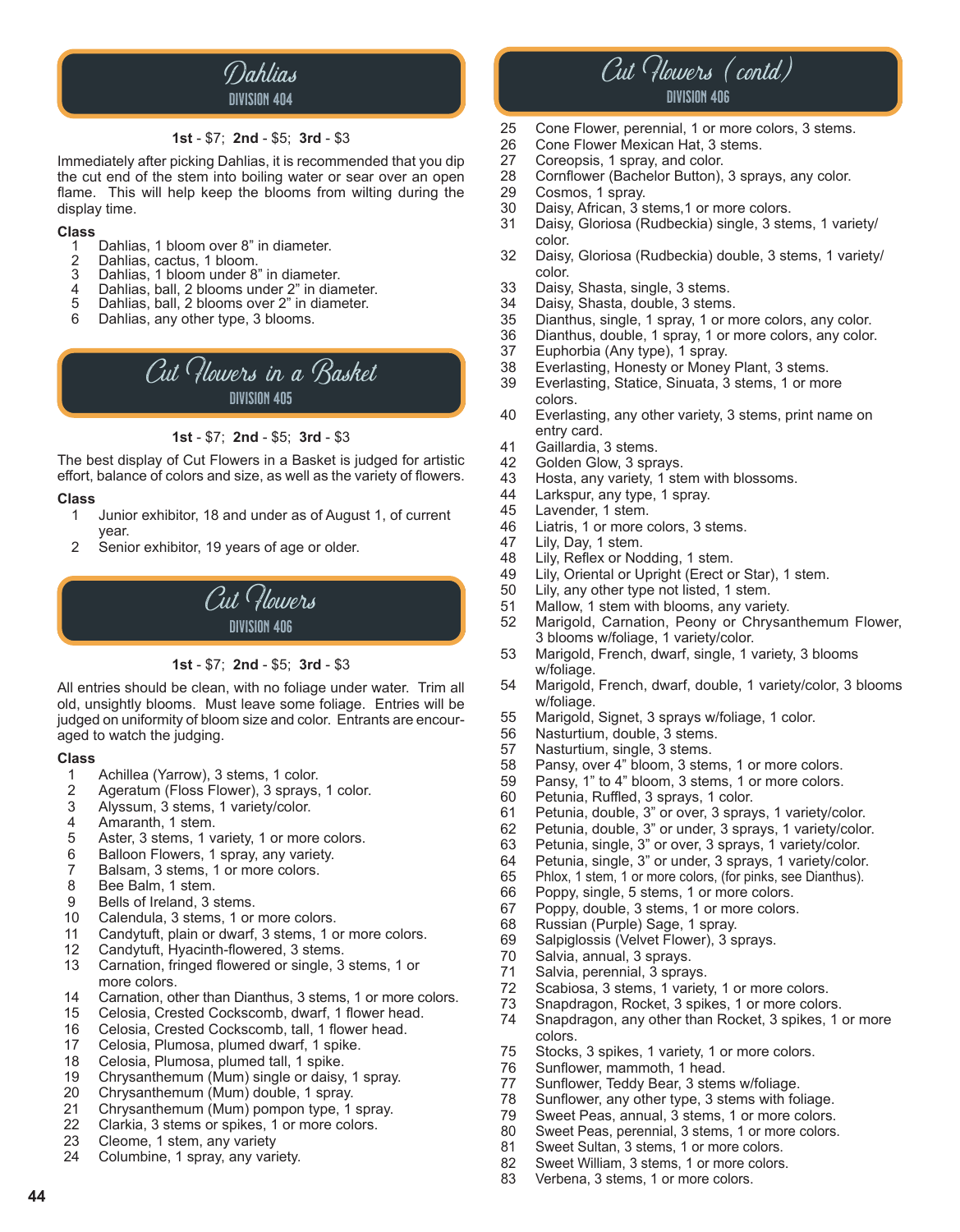### Cut Flowers (contd) division 406

- 84 Viola, 3 sprays, 1 or more colors.
- 85 Wildflower, any type not listed.
- 
- 86 Zinnia, Crested, 3 stems, 1 variety/color.<br>87 Zinnia, Dwarf, 1/<sub>2</sub>" to 2", 3 stems, 1 or mor 87 Zinnia, Dwarf, 1/<sub>2</sub>" to 2", 3 stems, 1 or more colors.<br>88 Zinnia, giant Dahlia, over 4", 1 stem.
- 
- 88 Zinnia, giant Dahlia, over 4", 1 stem.<br>89 Zinnia, Cactus, over 2", 3 stems, 1 or
- 89 Zinnia, Cactus, over 2", 3 stems, 1 or more colors.<br>90 Zinnia. Medium Dahlia. 2" to 4". 3 stems.
- 90 Zinnia, Medium Dahlia, 2" to 4", 3 stems.<br>91 Zinnia, Mexicana (Old Mexico or Persian Zinnia, Mexicana (Old Mexico or Persian Carpet), 3 stems.<br>92 Zinnia. si
- 92 Zinnia, single, 3 stems, 1 or more colors.<br>93 Zinnia, Bicolored (as peppermint or candy
- Zinnia, Bicolored (as peppermint or candy cane), 3 stems.
- 94 Zinnia, any other variety not listed, 3 blooms or stems, list name on entry tag.<br>95 Any other type flowe
- Any other type flower not listed. Name of flower must be written on entry tag.



#### **1st** - \$7; **2nd** - \$5; **3rd** - \$3

Vines, shrubs and trees are to be shown as 12-18 inch specimens with one stem. **Will be shown in water with common name listed on entry tag**.

#### **Classes - Vines**

- 1 Clematis, in bloom<br>2 Any other flowering
- 2 Any other flowering or fruiting vine<br>3 Foliage vine
- Foliage vine

#### **Classes - Shrubs and Trees**

- 4 Potentilla, shrubby
- 5 Any other deciduous shrub or tree<br>6 Narrow-leafed evergreen shrub or
- Narrow-leafed evergreen shrub or tree

#### **Classes - Herbs**

- 7 Basil, any variety, 3 stems, with or without blooms.
- 8 Mint, any variety, 3 stems, with or without blooms.
- 9 Any other herb, 1 variety, 3 stems, with or without blooms.<br>10 Ornamental Grass. 1 bundle. 2 in diameter. Seed head/ Ornamental Grass, 1 bundle, 2 in diameter. Seed head/
- plumes encouraged. Any variety.



#### **1st** - \$7; **2nd** - \$5; **3rd** - \$3

#### **Class**

- 1 African Violets, best collection of 4 different varieties of 1 crown plants.<br>2 Dahlias. best
- Dahlias, best collection of 5 blooms, any 3 or more varieties listed in classes 1-6, Division 404.<br>3 Container/windowsill garden: 4 or
- Container/windowsill garden; 4 or more plants, any variety.
- 4 Gladioli, best collection of 5 spikes in 1 container.<br>5 Herbs, best collection of 4 stems, 4 different va
- Herbs, best collection of 4 stems, 4 different varieties in one container.<br>6 Marigolds, bes
- 6 Marigolds, best collection of 5 stems with foliage, any 3 or more varieties listed in Classes 52-55, Division 406.
- Petunias, best collection, 5 sprays, any 3 or more varieties listed in Classes 60-64, Division 406.
- 8 Roses, best collection, 5 stems, 2 or more varieties listed in Division 402, in 1 container.
- 9 Tomatoes, best collection of four fruits, four varieties, any type.<br>10 Zinnias. b
- Zinnias, best collection of 5 stems, any 3 or more varieties; listed in Classes 86-94, Division 406.

### Potted Plants division 409

#### **1st** - \$7; **2nd** - \$5; **3rd** - \$3

- 1. If possible, print the plant's name on entry form.<br>2 **NO LEAF DRESSING IS ALLOWED**
- 2. **NO LEAF DRESSING IS ALLOWED**.
- No collars are to be left on African Violets.
- 4. Trim dead foliage and flowers.<br>5. African Violets are to be single
- African Violets are to be single crown only just one plant with no off-shoots.

#### **Class**

- 1 African Violet, blue, purple, lavender, all shades, 1 crown plant.<br>2 Africa
- African Violet, pink, red, fuchsia, all shades, 1 crown plant.<br>3 Africa
- African Violet, white or green, 1 crown plant.
- 4 African Violet, 2-tone or multicolor, 1 crown plant.<br>5 African Violet, miniature, any type.
- 5 African Violet, miniature, any type.
- 6 Aloe Vera<br>7 Begonia.
- 7 Begonia, Angelwing or Fishtail.<br>8 Begonia, hanging type.
- 8 Begonia, hanging type.<br>9 Begonia, ornamental fo
- Begonia, ornamental foliage (as Rex).
- 10 Begonia, multi flowered.
- 11 Begonia, other than listed.<br>12 Bonsai, 1 plant, tropical.
- Bonsai, 1 plant, tropical.
- 13 Bonsai, 1 plant, any deciduous type.
- 14 Bonsai, 1 plant, any conifer type.
- 15 Cactus, barrel-shaped.
- 16 Cactus, branching type.
- 17 Cactus, Christmas, Easter, or Thanksgiving.<br>18 Cactus, clump-forming
- Cactus, clump-forming.
- 19 Cactus, columnar-shaping.
- 20 Cactus, grafted-type.
- 21 Cactus and/or succulents Garden, any 2 or more varieties.
- 22 Caladium.
- 23 Coleus, regular leaf.
- 24 Coleus, fancy leaf.<br>25 Container garden, t
- Container garden, two or more plants, any varieties.
- 26 Exotic plant (as Hawaiian Ti plant), other than listed.
- 27 Fern, Asparagus family.
- 28 Fern, Boston family.
- 29 Fern, any other variety.
- 30 Ficus or Weeping Fig<br>31 Flowering plant other
- Flowering plant other than listed; list name on tag.
- 32 Foliage plant other than listed; list name on tag.
- 
- 33 Geranium, fancy leaf.<br>34 Geranium, pink or red
- 34 Geranium, pink or red flowers.<br>35 Geranium, white or any other o Geranium, white or any other color flower.
- 36 Gloxinia, blooming.<br>37 Hoya, any variety.
- Hoya, any variety.
- 38 Ivy, 5 point leaf.<br>39 Ivy, 7 point leaf.
- Ivy, 7 point leaf.
- 40 Ivy, grape leaf.<br>41 Ivy, any other tl
- Ivy, any other than listed; list name on tag.
- 42 Jade plant.
- 43 Norfolk Island Pine.
- 44 Orchid, any variety.
- 45 Oxalis, Clover-leaf plant.<br>46 Palm, any variety.
- 46 Palm, any variety.<br>47 Pepper plant.
- 47 Pepper plant.<br>48 Petunia, any t
- 48 Petunia, any type.<br>49 Philodendron, cut l

52 Polka Dot Plant. 53 Prayer Plant.

- 49 Philodendron, cut leaf type.<br>50 Philodendron, Flephant Far
- Philodendron, Elephant Ear type. 51 Philodendron, climbing type or Pothos, Devils Ivy.

**45**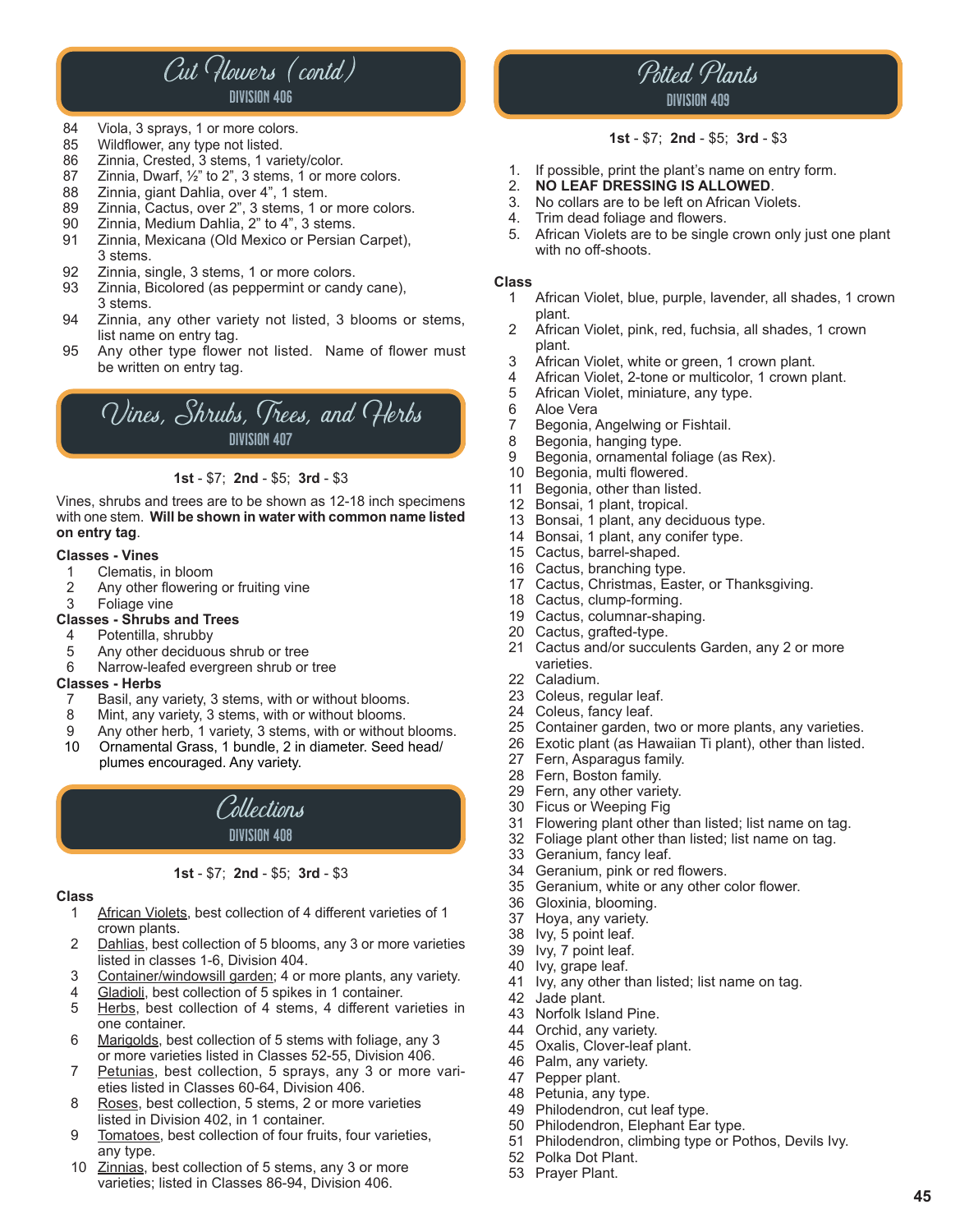# Potted Plants (contd)

### division 409

- 54 Rubber Plant.<br>55 Schefflera.
- Schefflera.
- 56 Spider Plant.
- 57 Succulent, Sansevieria (Snake Plant).
- 58 Succulent, Agave.
- 59 Succulent, Lithops, "Living Stones".
- 60 Succulent, Rosette Leaf type.
- 61 Succulent, vine type as Rosary Vine.
- 62 Succulent, any other than listed; list name on entry tag.
- 63 Syngonium (Florida Arrowhead), any variety.
- 64 Vining plant other than listed; list name on tag.
- 65 Hanging Basket, flowering variety other than listed; list name on tag.
- 66 Hanging Basket, foliage other than listed; list name on tag.
- 67 Planter or dish garden, 3 or more plants.

*Terrariums shall not contain any plastic foliage or flowers.*

68 Terrarium, use 3 or more types of plants.

### Vegetables and Fruit division 410

**1st** - \$7; **2nd** - \$5; **3rd** - \$3

- 1. All entries should have name of variety on entry forms.
- Keep stems on entries, may be stored in plastic bags.
- 3. Uniformity is the key to success in exhibiting: size, shape, color, etc. Specimens must also be clean (not scrubbed); free of disease, weather and mechanical damage. To be shown as if for commercial resale.
- 4. Definition: **Winter Squash**: too hard to easily push thumb nail into thicker skin, such as Hubbard and Acorn squash. **Summer Squash:** thinner skin allows thumbnail to enter, such as Spaghetti, Crookneck and Zucchini.

#### **Class**

**46**

- 1 Apples, any variety, 4 apples.
- 2 Beets, 4 medium-size roots with 1" to 2" stems, leave
- roots.<br>3 Beans Beans, Green or Purple, bush variety, 4 pods.
- 4 Beans, Wax, 4 pods.
- 5 Berry, any other type not listed, 10 berries or one cluster, any variety.
- 
- 6 Broccoli, 1 head.<br>7 Cabbage or Orier 7 Cabbage or Oriental varieties, 1 head.
- Carrots, 4 medium-size roots with 1" to 2" stems.
- 9 Cauliflower, 1 head.
- 10 Corn, Sweet, 2 ears with husk and silks trimmed 1" back from tip to expose kernels.
- 11 Cucumber, pickling, 4 cucumbers, 1½ " to 4" long.
- 12 Cucumber, slicing, 4 cucumbers, 5" to 8" long.
- 13 Dill, 1 stem w/all heads, must show seeds, must be in water.
- 14 Garlic, 2 bulbs.
- 15 Grapes 1 bunch.
- 16 Kohlrabi, purple or green, 4 medium size roots with 1" to 2" stems.
- 17 Melon, any variety, 1 melon.
- 18 Melon, honeydew, any variety, 1 melon.
- 19 Onion, bunch of 10 plants or 4 mature bulbs with top stem twisted 3" above bulb.
- 20 Parsley, 1 bunch, 3/4" minimum diameter of tied, bunched stems (must be in water).
- 21 Peas, snap or edible-pod type, 4 pods. (State type on entry tag).

### Vegetables and Fruit (contd) division 410

- 22 Peppers, sweet, 4.
- 23 Peppers, hot, 4.
- 24 Potatoes, 4, any variety.
- 25 Pumpkin, 1 pumpkin, any size.
- 26 Rhubarb, 4 pulled stalks, leave 1" of leaf end.
- 27 Squash, winter, Hubbard, 1 squash.
- 28 Squash, winter, variety other than Hubbard, 1 squash.<br>29 Squash, summer, crookneck, 2 squashes
- 29 Squash, summer, crookneck, 2 squashes.<br>30 Squash, summer, variety other than crookne
- Squash, summer, variety other than crookneck, 2 squashes.
- 31 Strawberries, 10 berries, any variety.<br>32 Tomatoes, green, 4 tomatoes.
- Tomatoes, green, 4 tomatoes.
- 33 Tomatoes, ripe, 4 tomatoes.
- 34 Tomatoes, green or ripe, 4 tomatoes, 1 1/2" or less.<br>35 Turnips, table, 4 medium size roots with 1" to 2" ster
- Turnips, table, 4 medium size roots with 1" to 2" stems.
- 36 Zucchini, 2, any variety, 8-12".
- Plate of vegetables and/or fruits, 5 different kinds; 1 specimen only of each fruit or vegetable.
- Any Other Fruit not listed.
- 39 Any Other Vegetable not listed.



#### **Juniors are 18 years or under as of August 1, of current year.**

#### **1st** - \$7; **2nd** - \$5; **3rd** - \$3

Cut flowers must be shown with foliage, if naturally attached. Remove leaves that would be under water.

#### **Class**

- 1 Alyssum, 3 stems, 1 or more colors.<br>2 Aster, 3 stems, 1 or more varieties.
- 2 Aster, 3 stems, 1 or more varieties.<br>3 Calendula, single and/or double, 3
- Calendula, single and/or double, 3 stems, 1 or more colors.
- 4 Carnation, 3 stems, 1 or more colors.<br>5 Celosia. plumosa or cockscomb. 1 flo
- 5 Celosia, plumosa or cockscomb, 1 flower head with stem.
- 6 Chrysanthemum, single or double, 1 spray.
- 7 Cornflower, (Bachelor Button), 3 sprays, 1 or more colors.
- 8 Cosmos, 1 spray.<br>9 Dahlia, decorative
- 9 Dahlia, decorative or dwarf, 1 bloom under 6".<br>10 Dahlia, pompon or collarettes, 3 stems.
- Dahlia, pompon or collarettes, 3 stems.
- 11 Dianthus, 3 stems, 1 or more colors.
- 12 Everlasting (Strawflower), 3 stems, 1 or more colors.
- 13 Gladiolus, 3 stems.
- 14 Gladiolus, 1 spike, any color(s).
- 15 Golden glow, 3 sprays
- 16 Marigold, Carnation or Peony flowered, 3 blooms, any 1 or more variety.<br>17 Marigold Frenc
- Marigold, French, dwarf double, 3 blooms, any 1 or more variety.
- 18 Marigold, French, dwarf single, 3 blooms, any 1 or more variety.<br>19 Nasturt
- Nasturtium, single or double flowered, 3 blooms.
- 20 Pansy or Viola, 3 blooms, 1 variety.
- 21 Petunia, double, 3 sprays, 1 or more varieties.
- 22 Petunia, single, 3 sprays, 1 or more varieties.
- 23 Phlox, 3 stems, 1 variety, 1 or more colors.<br>24 Poppy, 3 blooms, 1 variety, 1 or more colors
- 24 Poppy, 3 blooms, 1 variety, 1 or more colors.<br>25 Snapdragon, 3 stems, 1 or more varieties.
- 25 Snapdragon, 3 stems, 1 or more varieties.<br>26 Sunflower, 1 stem, anv variety.
- Sunflower, 1 stem, any variety.
- 27 Sweet Peas, 3 stems, 1 or more varieties.
- 28 Zinnia, any single, 3 blooms, 1 or more varieties.
- 29 Zinnia, any double, 3 blooms, 1 or more varieties.
- Any other type flower not listed, 3 blooms or stems, list type on entry tag.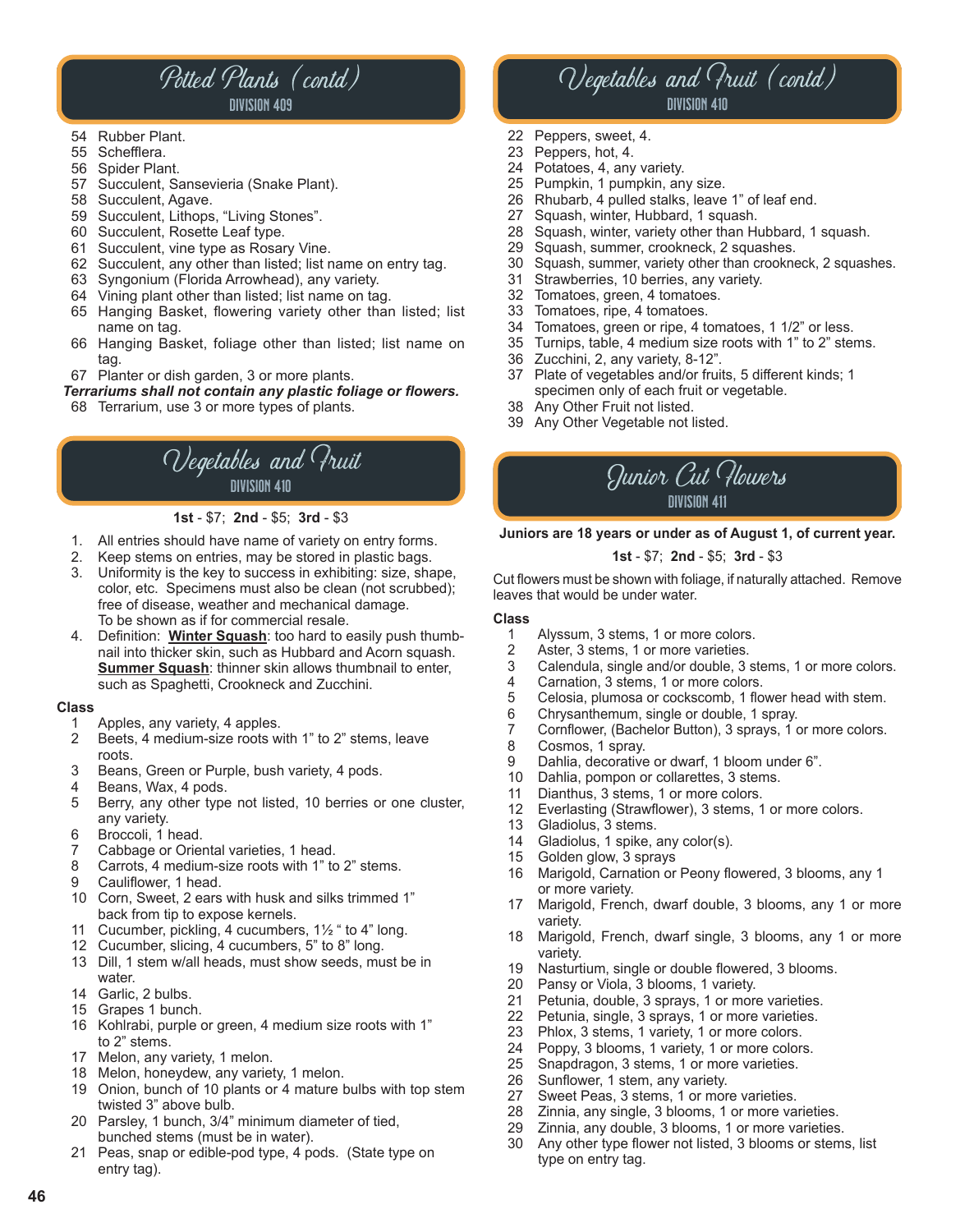### Junior Potted Plants division 412

**1st** - \$7; **2nd** - \$5; **3rd** - \$3 List name of variety on entry forms

#### **Class**

- 1 Begonia.<br>2 Cactus, 1
- 2 Cactus, 1 variety.<br>3 Coleus.
- 3 Coleus.<br>4 Geraniu
- 4 Geranium, any variety.<br>5 Ivy, any variety.
- 5 Ivy, any variety.<br>6 Philodendron.
- 6 Philodendron.<br>7 Succulent.
- 7 Succulent.<br>8 Flowering r
- Flowering plant not listed.
- 
- 9 Foliage plant not listed.<br>10 Cactus Garden, 2 or mo Cactus Garden, 2 or more varieties in a single container.

Junior Vegetables & Fruits division 413

**1st** - \$7; **2nd** - \$5; **3rd** - \$3

- 1. Keep stems on entries.<br>2. Uniformity is the key to
- Uniformity is the key to success in exhibiting: size, shape, color, etc. Specimens must also be clean and free of disease, weather and mechanical damage.

#### **Class**

- 1 Beans, any variety, 4 pods, state type on entry tag.<br>2 Carrots, 4 medium-sized roots with 1" to 2" stems.
- 2 Carrots, 4 medium-sized roots with 1" to 2" stems.<br>3 Cucumber, slicing, 4 cucumbers, 6" to 8" long.
- 3 Cucumber, slicing, 4 cucumbers, 6" to 8" long.<br>4 Pumpkin. 1 pumpkin. anv size.
- 4 Pumpkin, 1 pumpkin, any size.<br>5 Radishes, 4, any type.
- 
- 5 Radishes, 4, any type.<br>6 Squash, any variety, 1 6 Squash, any variety, 1 squash, state type on entry tag.
- 7 Strawberries, 4 berries, any variety.
- 8 Tomatoes, 4 fruits, green, with stems.<br>9 Tomatoes. 4 fruits, ripe, with stems.
- 9 Tomatoes, 4 fruits, ripe, with stems.<br>10 Any other fruit/yegetable not listed.
- Any other fruit/vegetable not listed.
- 11 Plate of fruit and/or vegetable 4 different kinds, 1 specimen only of each fruit or vegetable.



#### **1st** - \$7; **2nd** - \$5; **3rd** - \$3

Single specimen, of **ANY** variety fruit or vegetable other than zucchini. Must be larger than normal size for variety; clean and free of damage.

### **Class**

- 1 Junior exhibitor, 18 or under as of August 1, 2022.
- 2 Senior exhibitor, 19 years or older as of August 1, 2022.

#### **Biggest Zucchini in Wyoming**

- 3 Junior exhibitor, 18 or under as of August 1, 2022.
- Senior exhibitor, 19 years or older as of August 1, 2022.

Wel<sup>c</sup>om<sup>e</sup>

Garden Exhibitors

### Garden Helpers division 415

#### **1st** - \$7; **2nd** - \$5; **3rd** - \$3

Garden Helpers. Container garden is to include outdoor plants of any garden type. For example: Wheelbarrows, buckets, trays, water cans, crates or any similar container. Accessories are allowed and encouraged. Wheelbarrow does not have to roll, but must stand safely alone. The only limitation on size is the entry has to be portable enough to be easily moved by two show superintendents. Have fun with your entry!

### **Class**

- Fairy or Gnome Garden, Senior. (age 19 or older as of August 1, 2021)
- 2 Fairy or Gnome Garden, Junior: (Any exhibitor age 18 or under as of August 1, 2021.) Any combination of plants or accessories.<br>3 Salad Bar: any combi
- 3 Salad Bar: any combination of edible plants.
- Florist Choice: any combination of plants and/or live flowers.

# Specialty Crops Edible Landscape Contest

division 400

**1st** - \$100; **2nd** - \$50; **3rd** - \$25

### **Sponsored By: Magriculture**<br>**Specialty Crops/ Grant Program**



#### **RULES:**

Entries in Division 400 may

not enter any other division in Department 4 and vice versa. **Entries due August 13, 2022.**

#### **MUST BE UPLOADED, ONLINE AND SENT TO THE WYOMING STATE FAIR ENTRY OFFICE EMAIL: KRIS.MITCHELL@WYO.GOV**

Edible landscape entry must consist of a presentation of at least 4 varieties of plants classified as edible according to USDA Plants database (https://www.ams.usda.gov/services/grants/scbgd/ specialty-crop) with at least 2 plants of each variety.

Photo images plus description of the entire edible landscape project including names of plant varieties, are required as part of your entry. (A large project may consist of more than 4 varieties)

Entries will be judged on the uploaded photo of the edible landscape plants **and** description of the edible landscape project. Exhibitors location of the edible landscape must be included (Town - State).

Specialty crops are defined as "fruits and vegetables, tree nuts, dried fruits, horticulture, and nursery crops (including floriculture). Eligible plants must be cultivated or managed and used by people for food, medicinal purposes, and/or aesthetic gratification to be considered specialty crops.

Example include cabbage, onions, eggplants, carnations, squash, sunflowers.

Please send location of the edible landscape (Town - State)

**Class**

- 1 Junior Exhibitor, (18 and under as of August 1, 2022)
- 2 Senior Exhibitor, (age 19 or older as of August 1, 2022)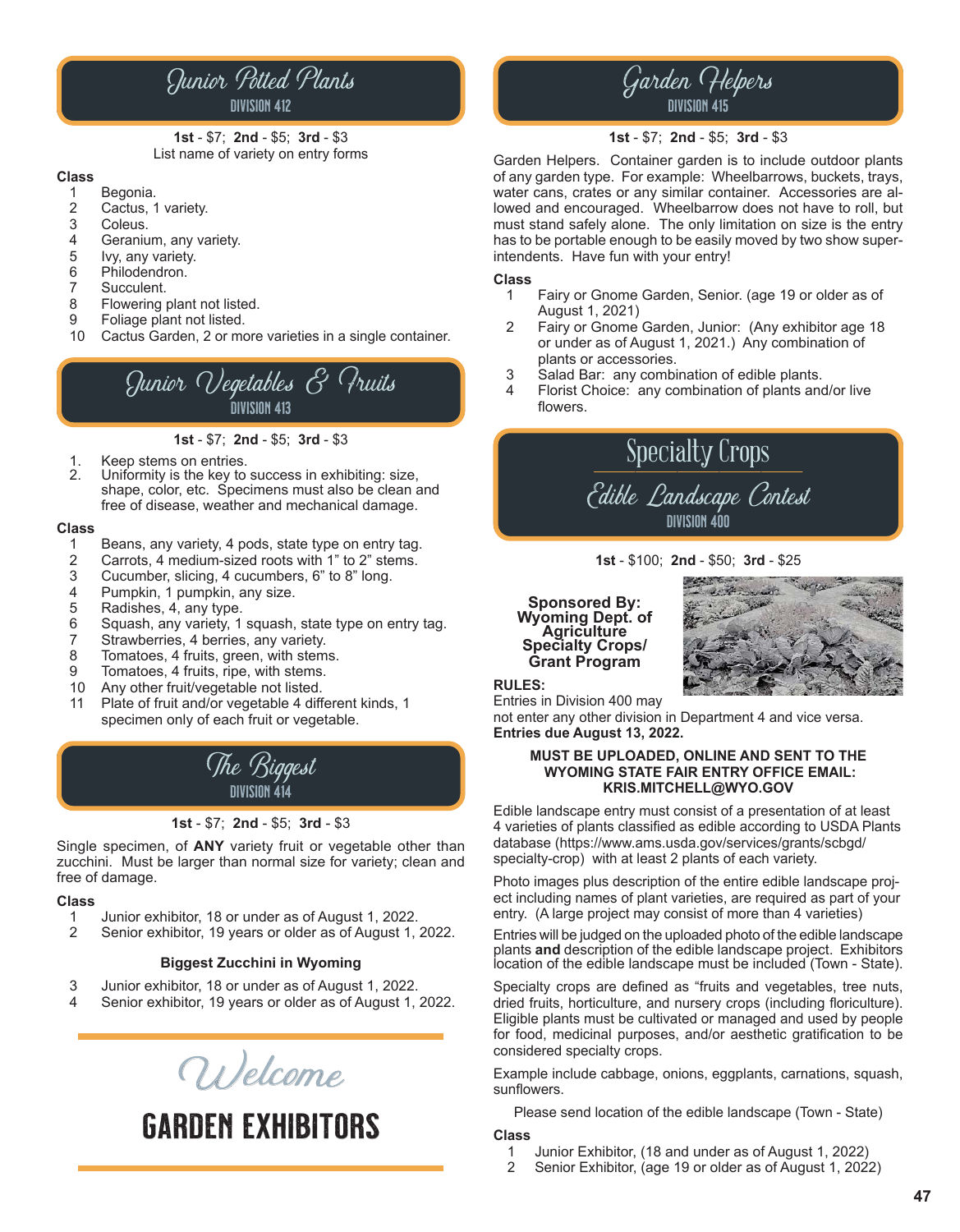

Wyoming State Fair P.O. Drawer 10 Douglas, WY 82633 Phone: 307-358-2398

#### **MAIL ENTRY TO** (This form may be duplicated.) Exhibitor I.D. # (This form may be duplicated.)

### **Each Department has their own entry form**

Use each **separate** entry form for each Department.

Entries Due August 13th or 14th, 2022: 10 A.M. - 6 P.M.

Please read carefully the Policies and Procedures governing entry in each Department **BEFORE** filling out the entry form for the

Department. Processing fees for each Department are to be **paid separately**.

**EXHIBITOR INFORMATION**

|                |                                      |                                                                                                                                                                                                                                                                                        |              | Please accept the entries described below, subject to the policies and regulations<br>as published in the Official Competitive Events Guide for the Wyoming State<br>Fair. I agree to abide by those policies, and I declare all statements made in |  |  |
|----------------|--------------------------------------|----------------------------------------------------------------------------------------------------------------------------------------------------------------------------------------------------------------------------------------------------------------------------------------|--------------|-----------------------------------------------------------------------------------------------------------------------------------------------------------------------------------------------------------------------------------------------------|--|--|
|                |                                      |                                                                                                                                                                                                                                                                                        |              | connection with these entries to be correct to the best of my knowledge.<br>Signature<br>Date                                                                                                                                                       |  |  |
|                |                                      |                                                                                                                                                                                                                                                                                        |              |                                                                                                                                                                                                                                                     |  |  |
|                | Processing Fee:                      | Each exhibitor is required to pay a separate Processing Fee (office<br>charge) for the items entered in each Department according to this<br>schedule. Please count only the articles from this Department in<br>calculating the processing fee for this Department.<br>\$2/each entry |              | <b>DEPARTMENT FEES</b><br><b>TOTAL NUMBER</b><br><b>OF ENTRIES</b>                                                                                                                                                                                  |  |  |
|                |                                      | Use each separate department entry form.                                                                                                                                                                                                                                               |              | $\sqrt{3}$<br><b>TOTAL FEE REMITTANCE</b><br>Make checks payable to: Wyoming State Fair<br>(REMINDER: Exhibitor issued checks which are returned for any reason will be assessed a \$30.00 returned check fee.)                                     |  |  |
| Item           | Computer Item #<br>(Office Use Only) | <b>Class Code</b><br>Example: 1 - 103 - 7<br>Dept.<br><b>Division</b>                                                                                                                                                                                                                  | <b>Class</b> | <b>Description</b> (Use exact wording from Premium Book)<br>USE REVERSE SIDE FOR ADDITIONAL ENTRIES                                                                                                                                                 |  |  |
| $\mathbf{1}$   |                                      |                                                                                                                                                                                                                                                                                        |              |                                                                                                                                                                                                                                                     |  |  |
| 2              |                                      |                                                                                                                                                                                                                                                                                        |              |                                                                                                                                                                                                                                                     |  |  |
| 3              |                                      |                                                                                                                                                                                                                                                                                        |              |                                                                                                                                                                                                                                                     |  |  |
| 4              |                                      |                                                                                                                                                                                                                                                                                        |              |                                                                                                                                                                                                                                                     |  |  |
| 5              |                                      |                                                                                                                                                                                                                                                                                        |              |                                                                                                                                                                                                                                                     |  |  |
| 6              |                                      |                                                                                                                                                                                                                                                                                        |              |                                                                                                                                                                                                                                                     |  |  |
| $\overline{7}$ |                                      |                                                                                                                                                                                                                                                                                        |              |                                                                                                                                                                                                                                                     |  |  |
| 8              |                                      |                                                                                                                                                                                                                                                                                        |              |                                                                                                                                                                                                                                                     |  |  |
| 9              |                                      |                                                                                                                                                                                                                                                                                        |              |                                                                                                                                                                                                                                                     |  |  |